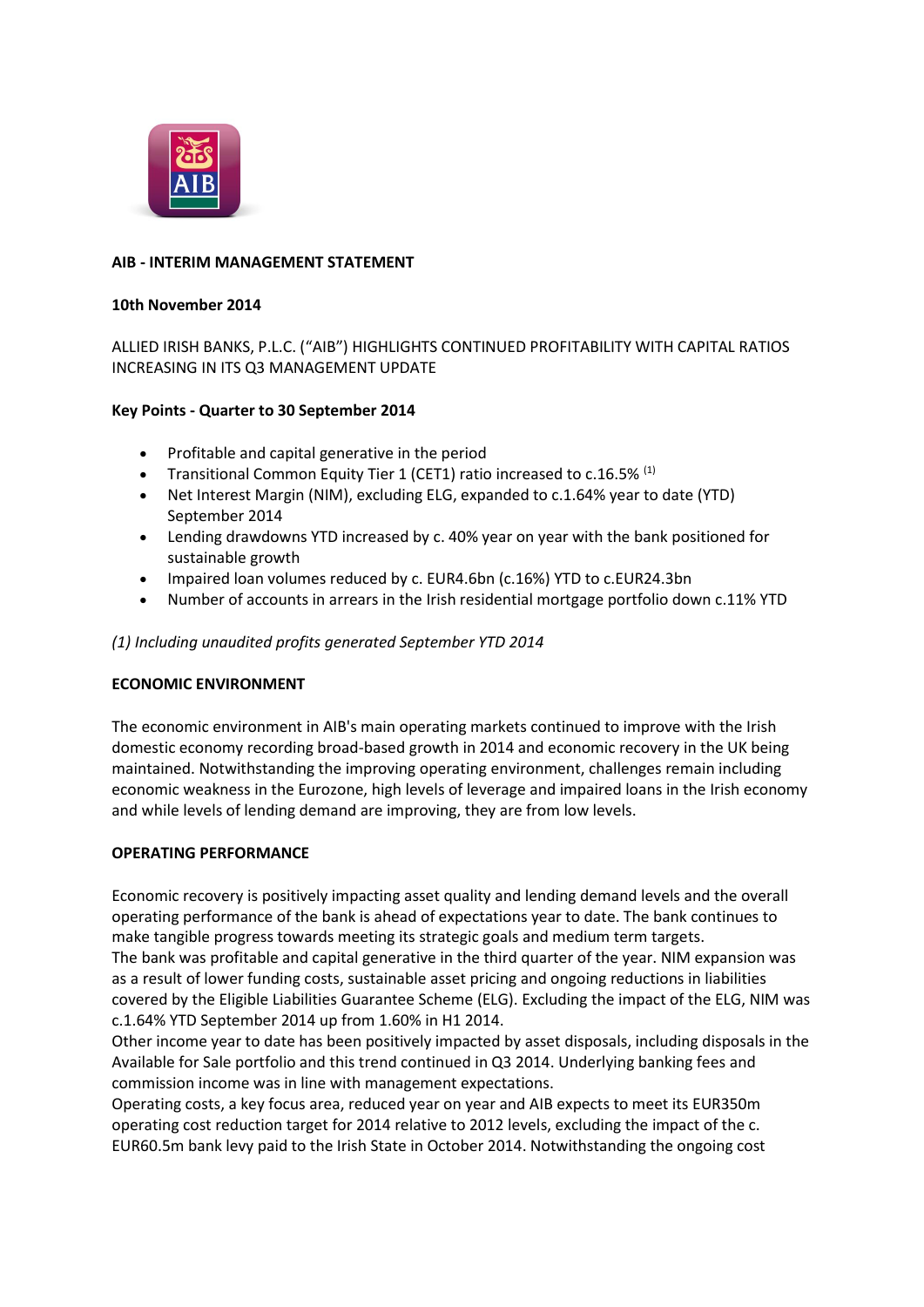reductions, employee engagement levels have significantly increased in the bank which is supportive of improving customer service levels.

### **LENDING**

Overall lending approvals of c. EUR9bn year to date across the bank's loan portfolios are c.39% higher than the same period in 2013. For 2014, the bank is on track to exceed its approvals lending target of EUR7-10bn at appropriate credit quality and yields. AIB continues to actively seek lending opportunities and has the capital and funding profile to prudently grow our loan book. Excluding the UK, business and corporate drawdowns increased by 41% to c.EUR1.8bn year to date September 2014 in comparison to the same period in 2013 with higher levels of activity across all sectors and in particular, the agriculture, wholesale/retail trade, manufacturing and tourism sectors. Mortgage drawdowns in RoI were c. 29% higher year to date September 2014 at c. EUR0.8bn. UK drawdown levels of c. EUR1.1bn were c. 54% higher with increased drawdown activity in the SME and mid-corporate sectors in Great Britain.

Overall drawdowns year to date September 2014 were c. EUR4.0bn, a c. 40% increase on the corresponding period in 2013.

Notwithstanding the increase in approvals and drawdowns, the pace of loan redemptions continued to exceed new lending demand although the pace of decline in net loans reduced. The bank has maintained its investment in the customer franchise to improve service levels and the overall customer proposition.

## **ASSET QUALITY**

Total impaired loans reduced from c. EUR26.0bn at 30 June 2014 to c. EUR24.3bn at end of September 2014 with impaired loan balances stable or lower in all loan sectors relative to June 2014 levels. Impaired loans have now reduced by c. 16% since December 2013. The reduction in impaired loans is predominantly driven by increased restructuring activity and the pace of migration to newly impaired loans declined as economic conditions improved. Specific provision to impaired loans coverage reduced marginally to c. 53% at the end of September 2014 reflecting the improving economic environment and write offs on restructured loans.

The total number of accounts in arrears in the Irish residential mortgage portfolio has declined by c. 11% YTD September 2014. Total accounts in arrears for owner occupier mortgages were down c. 15% YTD and arrears levels in the Buy to Let portfolio also declined in the quarter.

AIB continues to meet targets in relation to the resolution of SME and mortgage customers in arrears with accelerated progress made in relation to concluding solutions. In aggregate, restructuring activity to date with customers has been concluded at a positive variance to the bank's loan loss provisions.

Given the stabilisation in the bank's asset quality, the credit impairment charge is continuing to trend towards more normalised levels. However, given the aggregate outcome to date of loan restructuring activity, AIB had an overall net writeback of provisions in the first 9 months of 2014.

## **BALANCE SHEET AND FUNDING**

Total assets were stable in Q3 2014. Net loans of EUR64.7bn at September 2014 were broadly unchanged from June 2014 levels reflecting improved new lending drawdowns and positive foreign exchange impacts offset by ongoing redemptions. Customer accounts at the end of September 2014 were c. EUR66bn with the bank continuing to focus on reducing its overall funding costs. As a result, the bank's loan to deposit ratio at the end of September 2014 was c. 98%, up from c. 96% at end June 2014.

Funding from Monetary Authorities decreased to c. EUR2.4bn at end Q3 2014 (EUR3.7bn at 30 June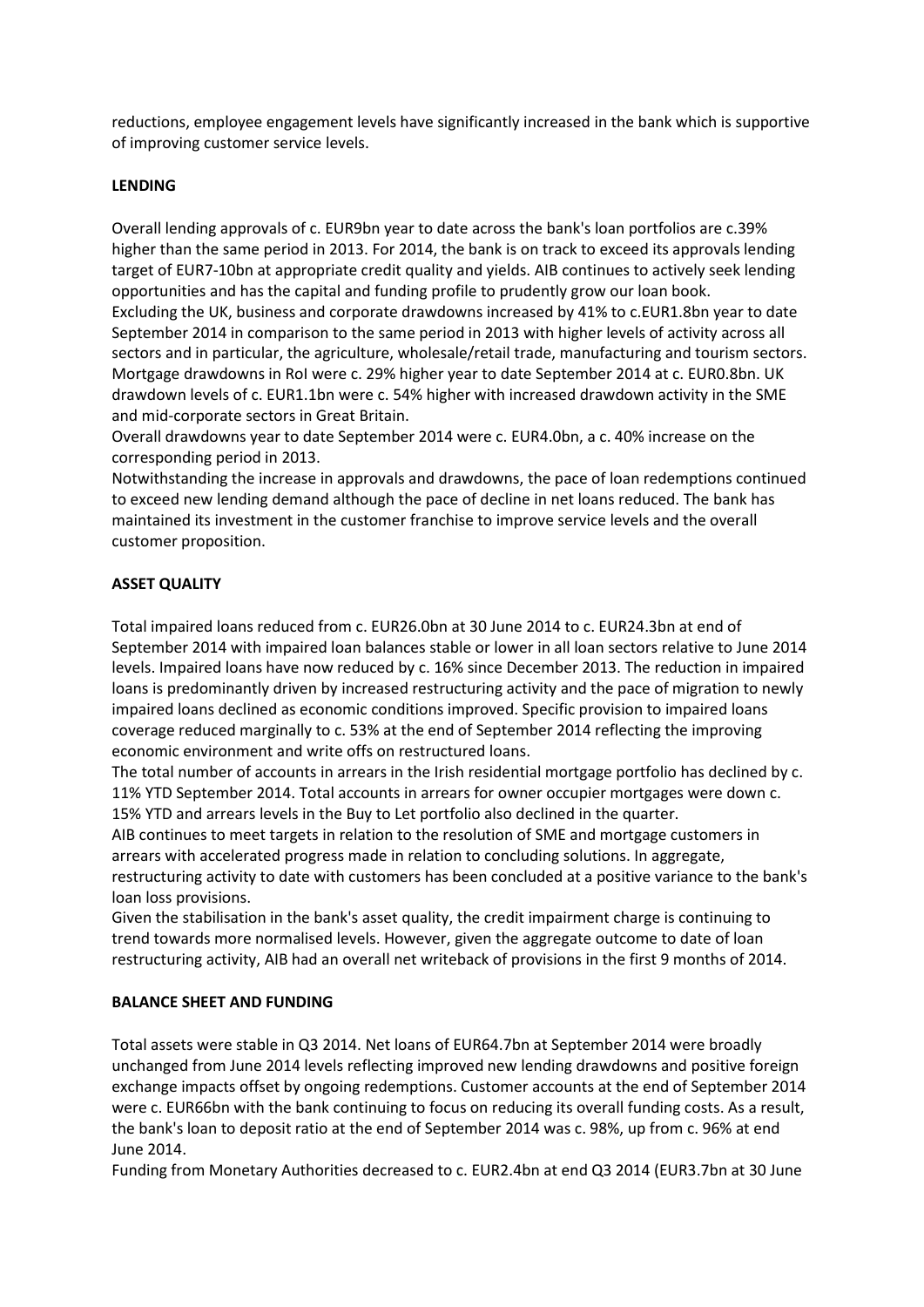2014) including EUR1.9bn of Targeted Longer Term Refinancing Operations. The bank's Liquidity Coverage Ratio was c. 115% and the Net Stable Funding Ratio was c. 114% at end of September 2014.

NAMA Senior Bonds reduced to c. EUR10.8bn at 30 September 2014 following a repayment of c. EUR1.0bn in the quarter. The bank will continue to monitor announcements by NAMA and its repayment pattern in relation to Senior Bonds in considering if positive timing adjustments are required to future NAMA Senior Bond income assumptions in Quarter 4 2014.

# **CAPITAL**

As highlighted on 26 October 2014, the European Central Bank published the results of the Comprehensive Assessment. On both a static and dynamic balance sheet basis, AIB had comfortable capital buffers to minimum requirements and no additional capital was required as a result of the assessment.

AIB's transitional CET1 ratio, including the benefit of unaudited profits generated in H1 2014 was 16.1% as of 30 June 2014 and the CET1 ratio increased to c.16.5% as of 30 September 2014 as a result of unaudited profits generated in the period partly offset by a marginal increase in risk weighted assets.

### **CAPITAL**

As highlighted on 26 October 2014, the European Central Bank published the results of the Comprehensive Assessment. On both a static and dynamic balance sheet basis, AIB had comfortable capital buffers to minimum requirements and no additional capital was required as a result of the assessment.

AIB's transitional CET1 ratio, including the benefit of unaudited profits generated in H1 2014 was 16.1% as of 30 June 2014 and the CET1 ratio increased to c.16.5% as of 30 September 2014 as a result of unaudited profits generated in the period partly offset by a marginal increase in risk weighted assets.

### **CAPITAL STRUCTURE**

Considerations in relation to the 2009 Preference Shares and the 2016 Contingent Capital Notes are expected to continue with the Department of Finance. These considerations will reflect evolving regulatory requirements and the improving operating performance of the bank in a strengthening macroeconomic environment.

### **VALUATION**

AIB currently has 523,438,445,437 ordinary shares in issue, of which 99.8% are held by the National Pensions Reserve Fund Commission ("NPRFC"), with 500 billion of the ordinary shares issued to the NPRFC in July 2011 at a price of EUR0.01 per share. Based on the number of shares currently in issue and the closing share price of 7 November 2014, AIB trades on a valuation multiple of c. 7x (excluding 2009 Preference Shares) 30 June 2014 Net Asset Value (NAV). The Group continues to note that the median for comparable European banks is c.1x NAV

*- ENDS -*

*For further information, please contact:*